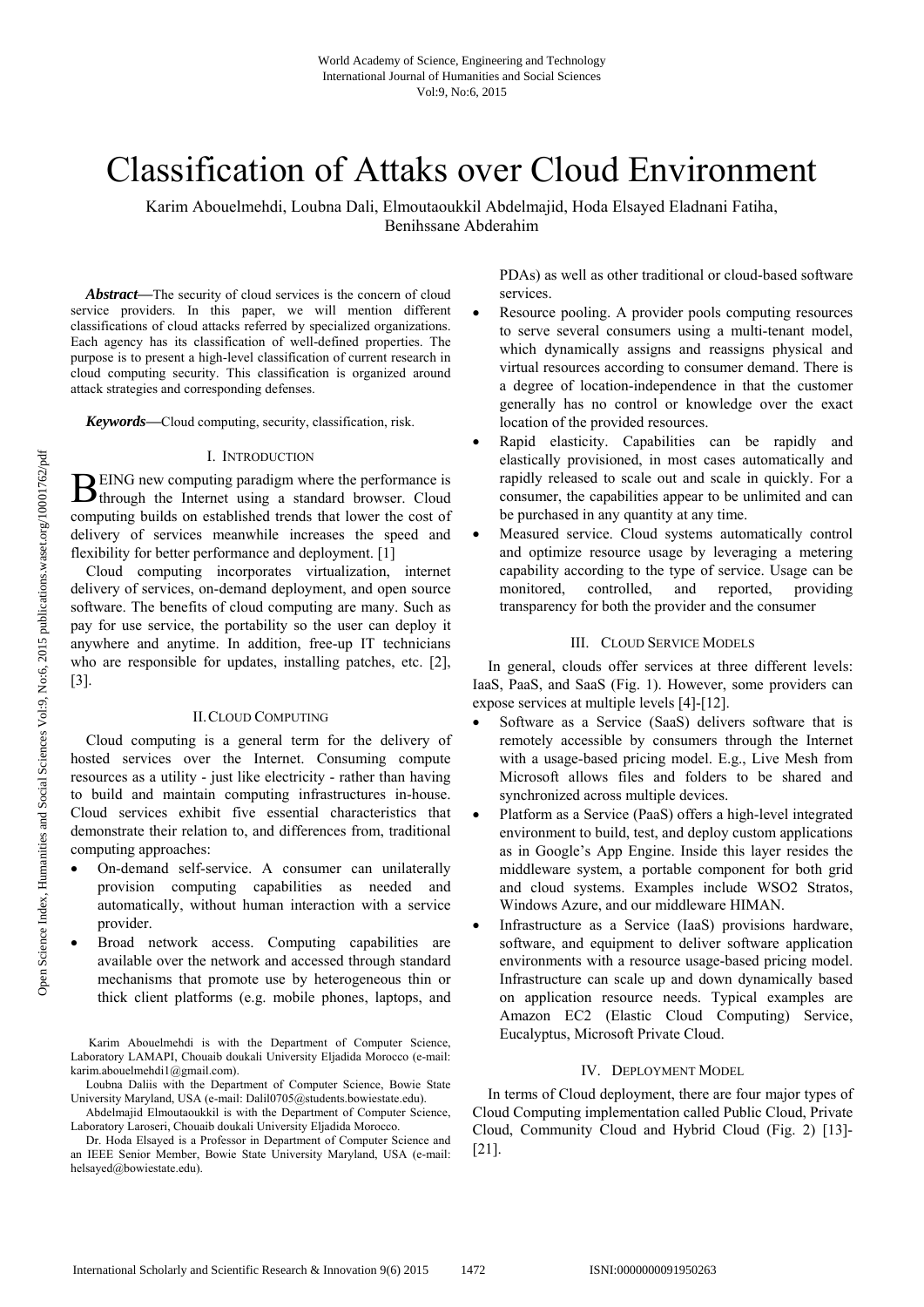#### World Academy of Science, Engineering and Technology International Journal of Humanities and Social Sciences Vol:9, No:6, 2015



Fig. 1 Service Models of Cloud Computing



Fig. 2 Service Models of Cloud Computing

#### *A.Private Cloud*

A private cloud environment is often the first step for a corporation prior to adopting a public cloud initiative. Companies have discovered the benefits of consolidating shared services on virtualized hardware deployed from a primary data center to serve local and remote users.

#### *B.Community Cloud*

A community cloud is formed when several organizations with similar requirements share common infrastructure. The costs are spread over fewer users than a public cloud but more than a single tenant.

## *C.Public Cloud*

Public cloud (off-site and remote) describes cloud computing where resources are dynamically provisioned on an on-demand, self-service basis over the Internet, via web applications/web services, open API, from a third-party provider who bills on a utility computing basis.

#### *D. Hybrid Cloud*

A hybrid cloud environment consists of some portion of computing resources on-site (on premise) and off-site (public cloud). Using public cloud services, so the users can leverage cloud solutions for specific functions that are too costly to maintain on-premise like disaster recovery of virtual server, test/development environments, and backups.

#### V.THE RISKS OF CLOUD COMPUTING

First of all and before citing the existing classifications of attacks, we will start with the definition and classification of cloud risks.

The Committee of Sponsoring Organizations (COSO) of the Tread way Commission defined risk [22] as: "Risk is the possibility that an event will occur and adversely affect the achievement of the objectives." So, the risk analysis is an essential process to assess the impact of any dangerous condition or potential source of an adverse event. To be able to evaluate critically a risk of "harmful event", we should classify the risk as either qualitatively or quantitatively [23].

The Quantitative risk can be expressed as a mathematical function. In cloud computing, the quality and amount of risk associated with a system or subsystem cannot have the same value of severity, occurrence and detection.

For example, in the SaaS environment, the entire system is managed by IT technicians and their interactions with machine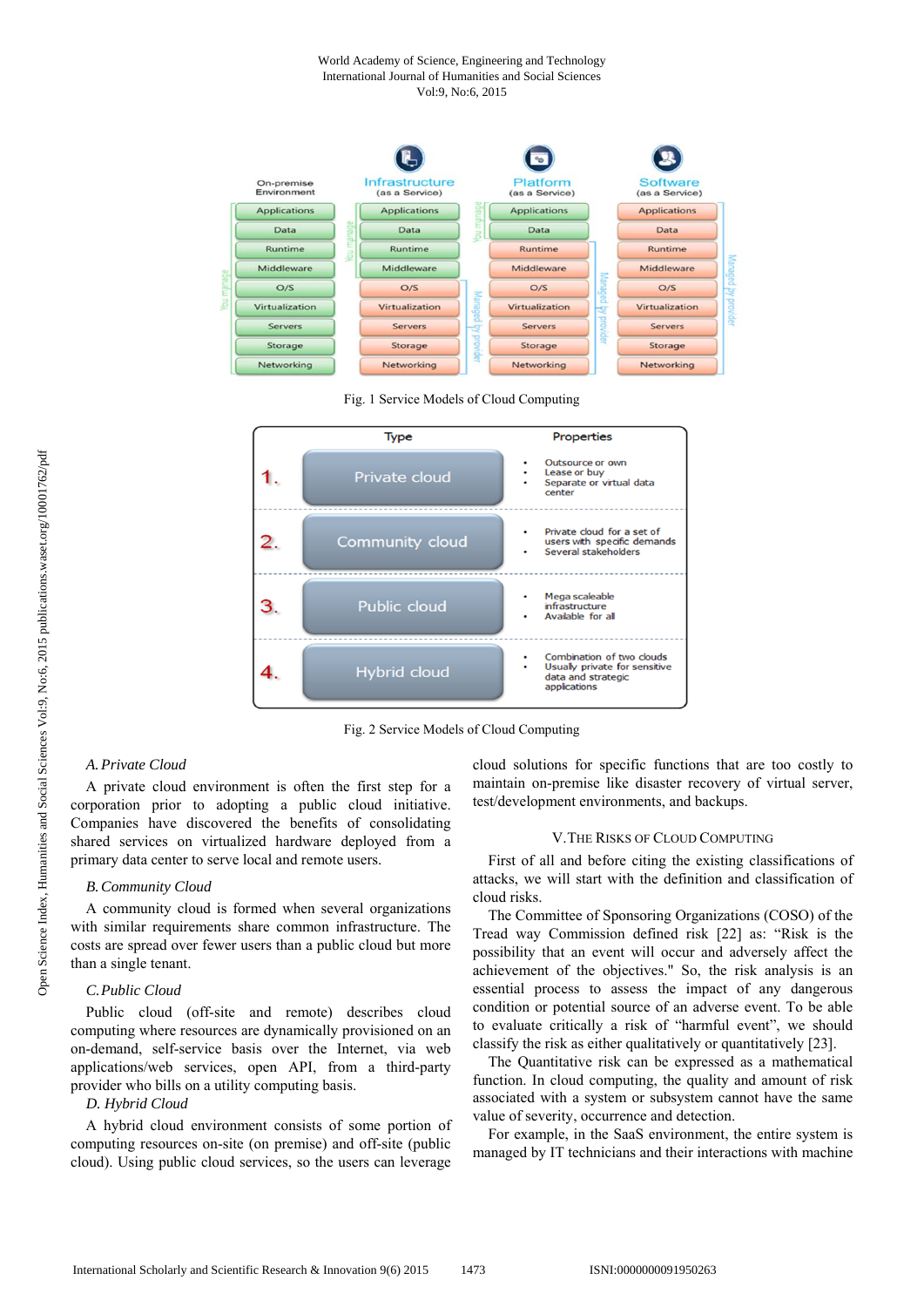or systems, and if data integrity is compromised which might be caused by a software error Such as the man in the middle attack (external risk for both parties ) or a malicious user input data (risk in the client Side).

The literature of the risk analysis showed that several techniques have been used and developed in different research area [23], [24] (engineering, chemistry, industry...) with different applications. Risk analysis and evaluation technique are classified into three main categories:

- Qualitative technique: Based on the analytical estimation process and security. This type uses calculations and simple procedures to achieve an acceptable level of risk and increase general awareness [22].
- Quantitative Technique: It can be estimated by the mathematical formula using historical data records and / or the expertise of experts in the field.
- Hybrid technique: A combination of both methods

## VI. RELATED WORK

# *A.The Risk Classification According to the Model CIA (Confidentiality, Integrity, Availability)*

This classification model is established by several organizations such as GARNER [25], [26] (Table I).

## *B.Classification of Risks According to OWASP*

According to [1], OWASP is a new type of organization that allows us to provide unbiased, practical and cost about the security of the application. OWASP is not affiliated with any technology company, although we support the informed use of commercial security technology. Like many projects opensource software, OWASP produces many types of materials in an open and collaborative manner. The OWASP Foundation is a non-profit entity that ensures the long-term success of the project.

The main goal of the project is to maintain a list of 10 security risks occurred within Cloud Computing and SaaS models. The community, cloud security experts and SaaS providers will be involved to maintain this list of risk.

Most risks are based on the assumption that the Cloud is a public or hybrid cloud.

## *C.Attacks OWASP*

# 1. Accountability & Data Risk

The organization that chooses to use a public cloud to host its Business Service loses control of its data. This exposes them to severe risk of security that the organization must carefully consider and mitigate. They have to make sure that they do have the data recovery warranty, once the data entrusted to a third operator.

## 2. User Identity Federation

It is very important for businesses to maintain control over the identity of users who deploy services and applications from various cloud providers. Rather than allow cloud providers to create multiple identities that become too complex to manage. Users must be uniquely identifiable with

federated authentication (e. g. SAML) that runs across cloud providers.

## 3. Regulatory Compliance

Data that is perceived to be secure in one country may not be perceived secure in another, because of the regulatory laws that vary from country and region to another. For example. The European Union has very strict privacy laws that may not comply with the data stored in The US.

## 4. Business Continuity and Resiliency

Business Continuity is an activity of an IT organization that ensures whether the business can be conducted in a disaster situation or not. In the case of an organization that uses cloudbased services, responsibility for business continuity is delegated to the cloud provider. This might create a risk to the organization not to have continuity of appropriate activities.

# 5. User Privacy and Secondary Usage of Data

Most of the social sites are vague on how they handle the personal data of users. In addition, most social sites work with default settings (least restrictive) to the user e.g. LinkedIn, Twitter, Facebook. It is easy to deduce the personal data of users, for this reason, the user has to make sure what data can/ cannot be used by their cloud providers.

## 6. Service and Data Integration

Organizations must ensure that their proprietary data is adequately protected when transferred between the end user and the cloud data center. The interception of data in transit should be a concern of each organization; the risk is much greater since data is transmitted over the Internet.

## 7. Multi-Tenancy and Physical Security

Multi- tenancy cloud means sharing resources and services across multiple clients (CPU, network, storage/database, Applications). It increases the dependency, the segregation and controls are needed to ensure that a tenant cannot deliberately interfere with the security (confidentiality, integrity, availability) of other tenants.

# 8. Incidence Analysis and Forensic Support

In the case of a security incident, applications and services hosted by a cloud provider are difficult to analyze, the logging can be distributed on multiple hosts and data centers that could be located in different countries and governed by different laws. Also, with the log files, the data belonging to multiple clients can be located on the same hardware and storage devices accordingly law enforcement agencies for legal recovery will be needed.

## 9. Infrastructure Security

The entire infrastructure must be securely configured, Applications, systems and networks must be built and configured with areas of prioritization, the security and the access have to be configured to allow only network protocols and the required applications. Also the administrative access should be granted. Regular risk assessments must be carried out, preferably by an independent third party.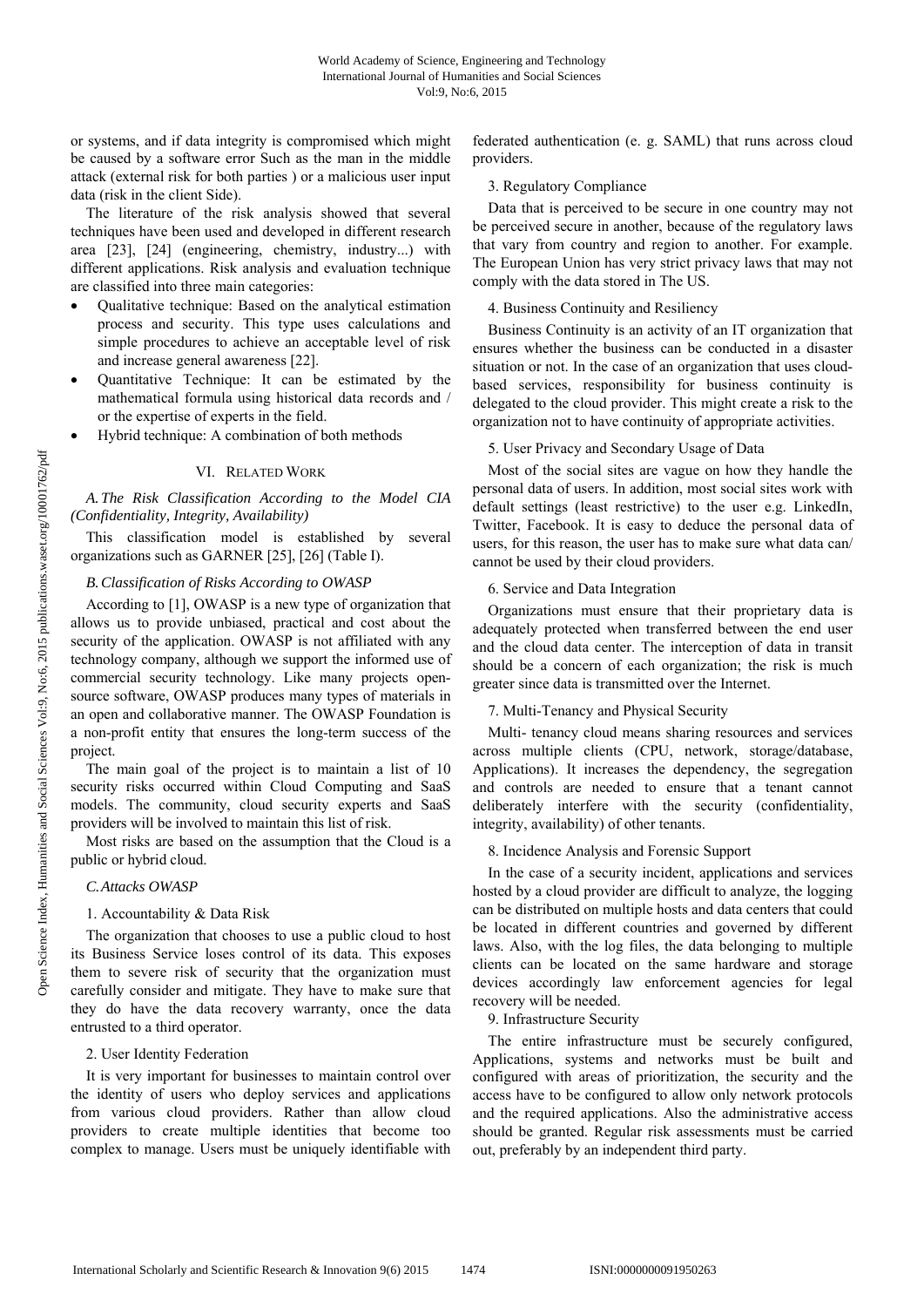## 10. Non-Production Environment Exposure

IT is an organization that develops in-house software applications using a set of non -production environments for the design, development and testing activities. If an organization uses a cloud provider for such a non - production environment. As a result, there is a high risk of unauthorized access, modification and stealing of data.

|                                                                                                                                                                                                                                                                                                                                                                                                                                                                   | <b>TABLE I</b>                                                                                                                                                                                                                                                                                                                                                                                                                                                                                                                                                                                                                                                                                                                                                                                    |
|-------------------------------------------------------------------------------------------------------------------------------------------------------------------------------------------------------------------------------------------------------------------------------------------------------------------------------------------------------------------------------------------------------------------------------------------------------------------|---------------------------------------------------------------------------------------------------------------------------------------------------------------------------------------------------------------------------------------------------------------------------------------------------------------------------------------------------------------------------------------------------------------------------------------------------------------------------------------------------------------------------------------------------------------------------------------------------------------------------------------------------------------------------------------------------------------------------------------------------------------------------------------------------|
|                                                                                                                                                                                                                                                                                                                                                                                                                                                                   | CLASSIFICATION OF RISKS ACCORDING TO THE MODEL OF THE CIA [25]-[28]                                                                                                                                                                                                                                                                                                                                                                                                                                                                                                                                                                                                                                                                                                                               |
| Threat                                                                                                                                                                                                                                                                                                                                                                                                                                                            | Description                                                                                                                                                                                                                                                                                                                                                                                                                                                                                                                                                                                                                                                                                                                                                                                       |
|                                                                                                                                                                                                                                                                                                                                                                                                                                                                   | Confidentiality                                                                                                                                                                                                                                                                                                                                                                                                                                                                                                                                                                                                                                                                                                                                                                                   |
| Insider user threat:<br>• Malicious cloud provider user<br>• Malicious cloud customer user<br>Malicious third-party user (Supporting either the cloud<br>provider or customer organizations)                                                                                                                                                                                                                                                                      | The threat of insiders accessing customer data held within the cloud is<br>greater as each of the delivery models can introduce the need for<br>multiple internal users:<br>SaaS Cloud customer and provider administrators<br>PaaS application developers and test environment managers                                                                                                                                                                                                                                                                                                                                                                                                                                                                                                          |
| External attacker threats:<br>Remote software attack of cloud infrastructure<br>• Remote software attack of cloud applications<br>• Remote hardware attack against the cloud<br>• Remote software and hardware attack<br>Social engineering of cloud provider users, and cloud<br>$\bullet$<br>customer users<br>Data leakage:<br>• Failure of security access rights across multiple domains<br>• Failure of electronic and physical transport systems for cloud | IaaS- third party platform consultants<br>The threat from external attackers may be perceived to apply more to<br>public Internet facing clouds, however all types of cloud delivery<br>models are affected by external attackers, particularly in private clouds<br>where user endpoints can be targeted. Cloud providers with large data<br>stores holding credit card details, personal information and sensitive<br>government or intellectual property, will be subjected to attacks from<br>groups, with significant resources, attempting to retrieve data.<br>A threat from widespread data leakage amongst many, potentially<br>competitor organizations, using the same cloud provider could be<br>caused by human error or faulty hardware that will lead to information<br>compromise |
| data and backups                                                                                                                                                                                                                                                                                                                                                                                                                                                  |                                                                                                                                                                                                                                                                                                                                                                                                                                                                                                                                                                                                                                                                                                                                                                                                   |
| Integrity                                                                                                                                                                                                                                                                                                                                                                                                                                                         |                                                                                                                                                                                                                                                                                                                                                                                                                                                                                                                                                                                                                                                                                                                                                                                                   |
| Data segregation:<br>• Incorrectly defined security perimeters<br>• Incorrect configuration of virtual machines and hypervisors<br>User access:<br>• Poor identity and access management procedures                                                                                                                                                                                                                                                               | The integrity of data within complex cloud hosting environments such<br>as SaaS configured to share computing resource amongst customers<br>could provide a threat against data integrity if system resources are<br>effectively segregated<br>Poor access control procedures create many threat opportunities, for<br>example, ex-employees of cloud provider maintain remote access to<br>administer customer cloud services.                                                                                                                                                                                                                                                                                                                                                                   |
| Data quality:<br>• Introduction of faulty application or infrastructure components                                                                                                                                                                                                                                                                                                                                                                                | The threat of data quality is increased as cloud providers host many<br>customers' data. The introduction of a faulty or misconfigured<br>component required by another cloud user could potentially impact the<br>integrity of data for other cloud users sharing infrastructure                                                                                                                                                                                                                                                                                                                                                                                                                                                                                                                 |
|                                                                                                                                                                                                                                                                                                                                                                                                                                                                   | Availability                                                                                                                                                                                                                                                                                                                                                                                                                                                                                                                                                                                                                                                                                                                                                                                      |
| Change management:<br>Customer penetration testing impacting other cloud customers<br>• Infrastructure changes upon cloud provider, customer and<br>third party systems impacting cloud customers                                                                                                                                                                                                                                                                 | As the cloud provider has increasing responsibility for change<br>management within all cloud delivery models, there is a threat that<br>changes could introduce negative effects. These could be caused by<br>software or hardware changes to existing cloud services                                                                                                                                                                                                                                                                                                                                                                                                                                                                                                                            |
| Denial of service threat:<br>Network bandwidth distributed denial of service<br>• Network DNS denial of service<br>Application and data denial of service                                                                                                                                                                                                                                                                                                         | The threat of denial of service against available cloud computing<br>resource is generally an external threat against public cloud services.<br>However, the threat can impact all cloud service models as external, and<br>internal threat agents could introduce application or hardware<br>components that cause a denial of service                                                                                                                                                                                                                                                                                                                                                                                                                                                           |
| Physical disruption<br>Disruption of cloud provider IT services through physical<br>$\bullet$<br>access                                                                                                                                                                                                                                                                                                                                                           | The threat of disruption to cloud services caused by physical access is<br>different between large cloud service providers and their customers.<br>These providers should be experienced in securing large data center<br>facilities and have considered resilience among other availability                                                                                                                                                                                                                                                                                                                                                                                                                                                                                                      |
| • Disruption of cloud customer IT services through physical<br>access<br>• Disruption of third-party WAN providers services                                                                                                                                                                                                                                                                                                                                       | strategies. There is a threat that cloud user infrastructure can be<br>physically disrupted more easily whether by insiders or externally where<br>less secure office environments or remote working is standard practice.<br>The threat of inadequate recovery and incident management procedures                                                                                                                                                                                                                                                                                                                                                                                                                                                                                                |
| Exploiting weak recovery procedures:<br>Invocation of inadequate disaster recovery or business<br>$\bullet$<br>continuity processes                                                                                                                                                                                                                                                                                                                               | being initiated is heightened when cloud users consider recovery of their<br>own in-house systems in parallel with those managed by third-party<br>cloud service providers. If these procedures are not tested, then the<br>impact upon recovery time may be significant.                                                                                                                                                                                                                                                                                                                                                                                                                                                                                                                         |

## VII. CONCLUSION

 These classifications of Cloud based risks that give a comprehensive vision of security to deploy a clear and strong strategy to minimize these risks, however they are not really

relevant since the details and mechanisms of the attack are not explained. Consequently, we will offer a more objective classification to fit all possible attacks in our future work.